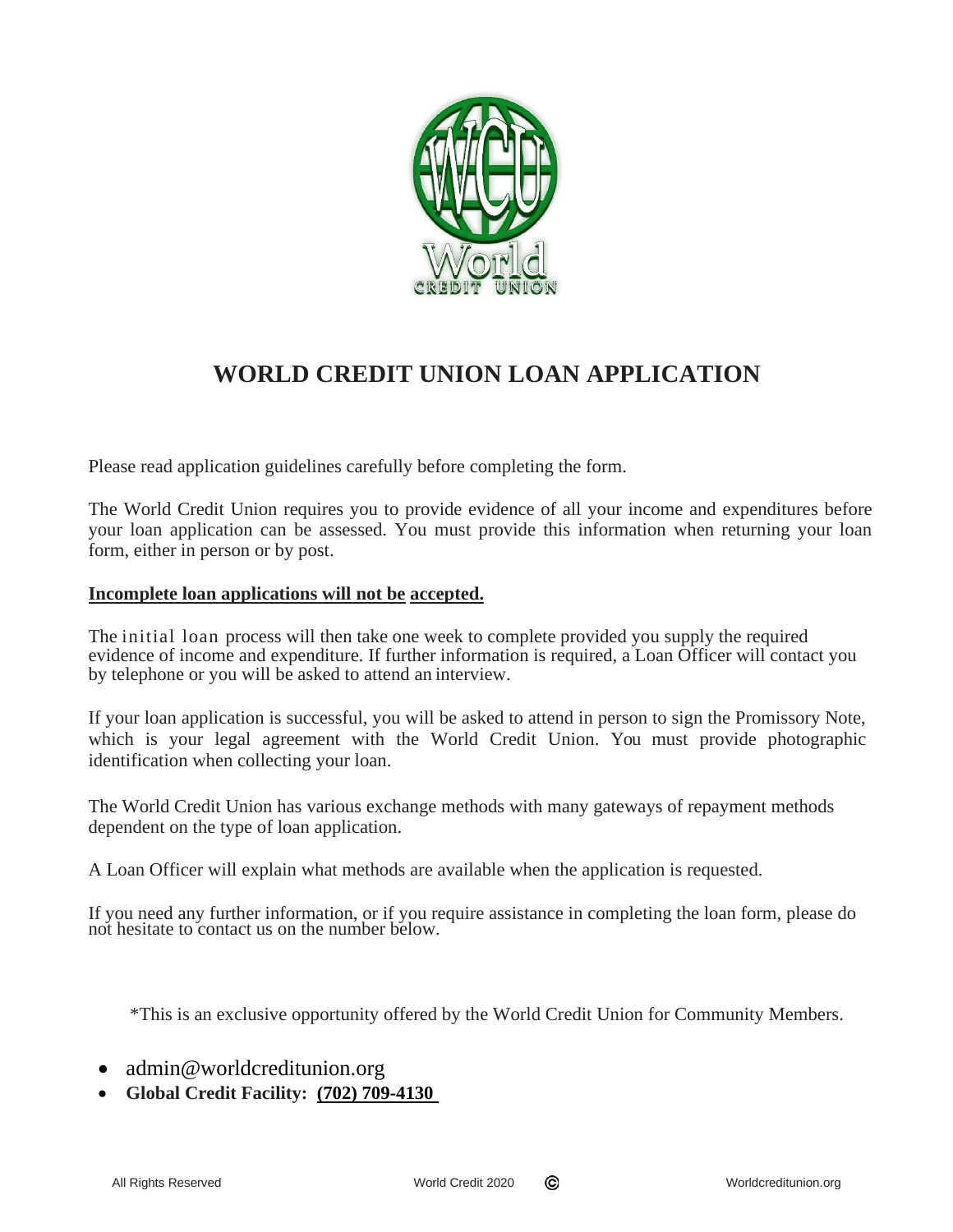# **WCU LOAN APPLICATION FORM**

| <b>About You</b>                                                                                                                                                                                  |                                                        | <b>Ref No:</b>                                                         | (for office use only)              |
|---------------------------------------------------------------------------------------------------------------------------------------------------------------------------------------------------|--------------------------------------------------------|------------------------------------------------------------------------|------------------------------------|
| Current address and postcode                                                                                                                                                                      |                                                        | Member number<br>Previous address and post code (if less than 2 years) |                                    |
| How long at this address                                                                                                                                                                          |                                                        |                                                                        |                                    |
| Accommodation status: Owner / Private rental / Council Housing Association / Living with parents<br>Marital status: Married / Single / Separated / Divorced / Living with Partner                 |                                                        |                                                                        | (please circle)<br>(please circle) |
| Number of dependents                                                                                                                                                                              |                                                        | Non dependents<br>National Insurance No                                |                                    |
| SSN / TAX ID / WORLD REG                                                                                                                                                                          |                                                        |                                                                        |                                    |
| Have you been bankrupt in the last 3 years?                                                                                                                                                       |                                                        | Yes I No (please circle)<br>Yes I No (please circle)                   |                                    |
| <b>Employment I Benefit details:</b>                                                                                                                                                              |                                                        |                                                                        |                                    |
| How many years employed<br><b>Other details needed</b><br>Are you a lone parent?<br>Have you ever had loans with high street lenders or doorstep lenders? For example Provident or Cheque Centre? | Yes/No<br>(please circle)<br>Yes/No<br>(Please circle) | Yes/No                                                                 | (please circle)                    |
| Have you ever had or do you currently have a Social Fund loan?                                                                                                                                    | Yes/No<br>(Please circle)                              |                                                                        |                                    |
| <b>Income &amp; Expenditure details</b>                                                                                                                                                           |                                                        |                                                                        |                                    |
| <b>Income Item</b>                                                                                                                                                                                | \$ per month                                           | <b>Expenditure Item</b>                                                | \$ per month                       |
| Salary / Wages                                                                                                                                                                                    |                                                        | Rent / Mortgage                                                        |                                    |
| Partner's Salary                                                                                                                                                                                  |                                                        | <b>Secured Loans</b><br><b>Council Tax</b>                             |                                    |
| <b>Income Support</b><br><b>Government Procurement</b>                                                                                                                                            |                                                        | <b>Building Insurance</b>                                              |                                    |
| <b>Working Tax Credits</b>                                                                                                                                                                        |                                                        | Contents Insurance                                                     |                                    |
| <b>Child Tax Credit</b>                                                                                                                                                                           |                                                        | Life Insurance                                                         |                                    |
| <b>Child Benefit</b>                                                                                                                                                                              |                                                        | Gas                                                                    |                                    |
| Investments                                                                                                                                                                                       |                                                        | Electricity                                                            |                                    |
| Care Allowance                                                                                                                                                                                    |                                                        | <b>House Telephone</b>                                                 |                                    |
| Pension - State                                                                                                                                                                                   |                                                        | Mobile Telephone                                                       |                                    |
| Pension - Work                                                                                                                                                                                    |                                                        | Groceries / Housekeeping                                               |                                    |
| <b>Pension Credits</b>                                                                                                                                                                            |                                                        | Travel / Car expenses                                                  |                                    |
| <b>Incapacity Benefit</b>                                                                                                                                                                         |                                                        | <b>TV License</b>                                                      |                                    |
| <b>Employment Support Allowance</b>                                                                                                                                                               |                                                        | TV satellite / Broadband                                               |                                    |
| Non dependent Income (Proof /                                                                                                                                                                     |                                                        | Childcare / School Costs                                               |                                    |
| Letter required)<br><b>Child Maintenance</b>                                                                                                                                                      |                                                        | Clothing / Footwear                                                    |                                    |
| <b>Housing Benefit</b>                                                                                                                                                                            |                                                        | Social / Other (Social events)                                         |                                    |
| Any other income                                                                                                                                                                                  |                                                        | Credit Union / Other Credit Union                                      |                                    |
|                                                                                                                                                                                                   |                                                        | Credit Cards / Store Cards                                             |                                    |
|                                                                                                                                                                                                   |                                                        | Hire Purchase / Bright House                                           |                                    |
|                                                                                                                                                                                                   |                                                        | Loans / Doorstep Loan                                                  |                                    |
|                                                                                                                                                                                                   |                                                        |                                                                        |                                    |
|                                                                                                                                                                                                   |                                                        | Catalogue                                                              |                                    |
|                                                                                                                                                                                                   |                                                        | Car Loan                                                               |                                    |
| <b>Total Income (A)</b>                                                                                                                                                                           | \$                                                     | <b>Expenditure (B)</b>                                                 |                                    |

**Surplus Deficit (A – B) \$**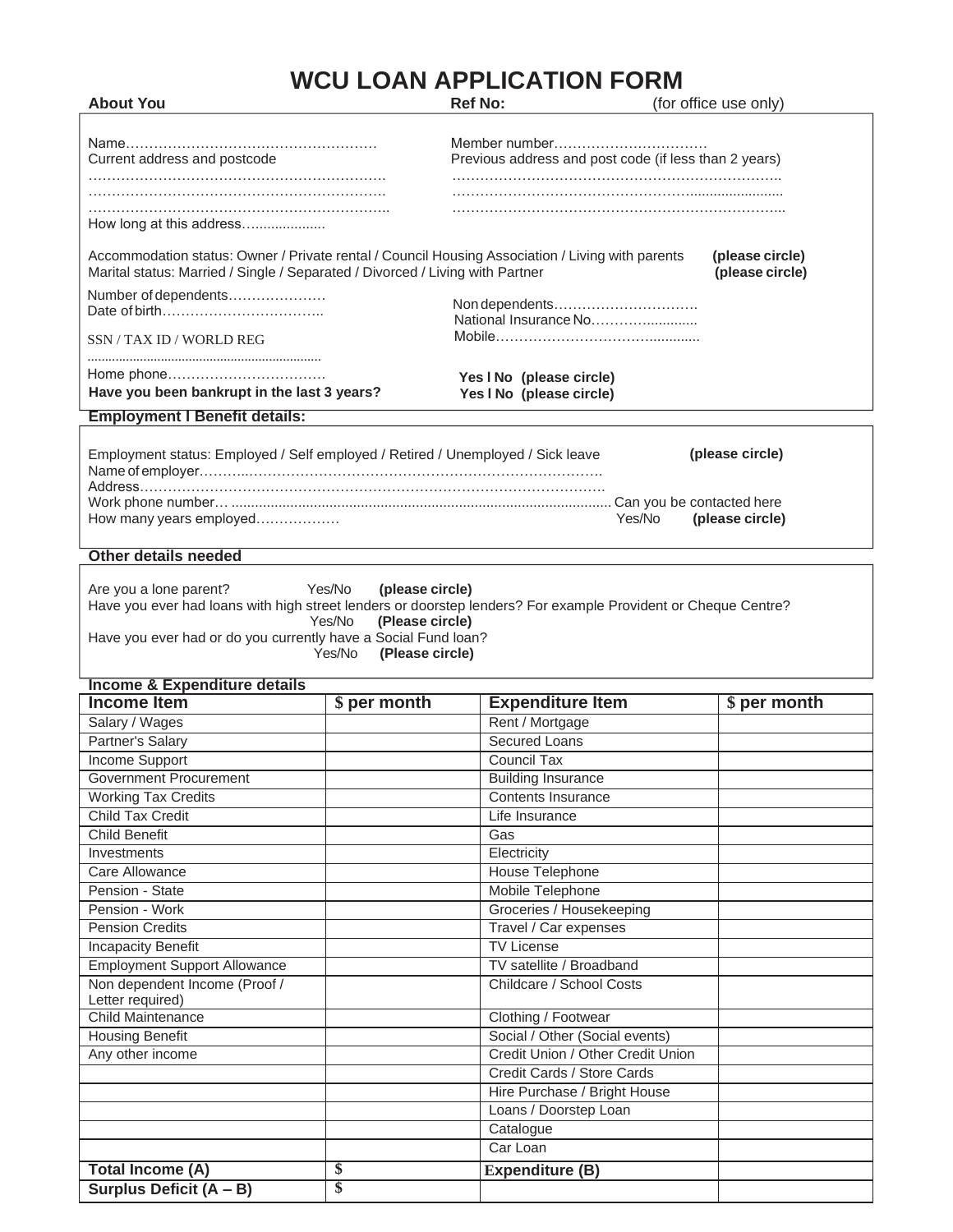#### **Bank details:**

| <b>Loan Details:</b>                                                 |                    |
|----------------------------------------------------------------------|--------------------|
|                                                                      | Date Loan Required |
| Loan repayment frequency - Weekly / Fortnightly / 4-weekly / Monthly | (please circle)    |
| Loan repayment method - Benefit Direct / Salary                      |                    |
|                                                                      | (please circle)    |

**In order for your loan application to be approved the Credit Union requires you to provide evidence of regular income and expenditure as detailed below. Members must provide this information when returning the loan application, either by post or in person.**

| The following evidence is required: | 2 months or 4 weeks pay slips (if not recorded on bank statements)<br>Benefit award letters must be provided<br>2 months bank statements 11 post office statement<br>2 years accounts if self employed |
|-------------------------------------|--------------------------------------------------------------------------------------------------------------------------------------------------------------------------------------------------------|
|                                     |                                                                                                                                                                                                        |

If you have declared your partners income details as part of your overall income in applying for this loan, your partner will need to sign below confirming their agreement for their information to be used in considering the loan and its repayments.

Partner's Name………………………………………………………………………...

Partner's Signature…………………………………………………………………….

#### **EMERCENCY LOANS OR RESCHEDULEDLOANS**

Members may apply to the Loan Officer for loans "out of policy" in the event of genuine emergencies or if finances change and you are unable to meet your normal repayments.

#### **DEFINITION OF AN EMERCENCY LOAN**

"A sudden and unexpected set of circumstances or event which adversely affects a member's financial well-being and which can be alleviated by a loan from the Credit Union".

### **Formal Declaration**

I submit this application for a Credit Union personal loan and declare that the information that I have supplied is true and accurate. I also authorize you to make any enquiries you feel necessary for confirmation of the information contained in this application and for the purpose of credit assessment. Any agreement to provide the loan to which this application relates will be constituted as a credit agreement being signed by me and the credit union in accordance with the consumer credit act 1974; and that you may disclose information about me for the purposes of this application to other credit unions and their employees and agents for debt recovery purposes. I also authorize the release of information to WCU for credit union insurance purposes. In some circumstances the credit union may carry out a credit reference search with a licensed credit reference agency.

**Applicant¹s signature …………………………………………. Date ………………………………………….**